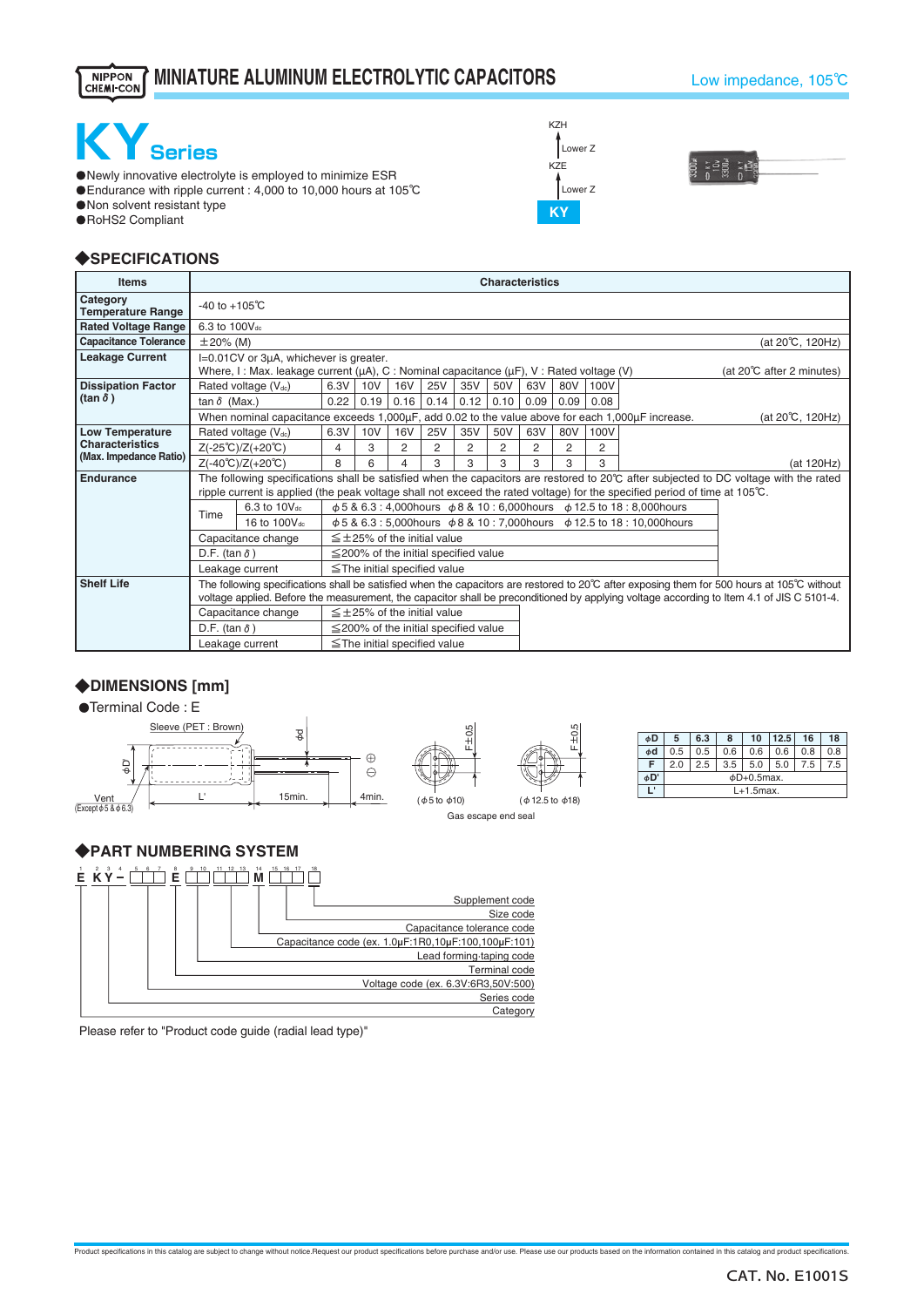# **KYSeries**

### ◆**STANDARD RATINGS**

| WV<br>$(\mathsf{V}_{\mathsf{dc}})$ | Cap<br>$(\mu F)$ | Case size<br>$\phi$ D $\times$ L(mm) |                | Impedance<br>(Ω max./100kHz) | Rated<br>ripple<br>current<br>(mArms/ | Part No.                                                        | <b>WV</b><br>$(V_{dc})$ | Cap<br>(µF)    | <b>Case size</b><br>φD×L(mm)     |                | Impedance<br>(Ω max./100kHz) | Rated<br>ripple<br>current<br>(mArms/<br>$105^{\circ}$ C, | Part No.                                       |
|------------------------------------|------------------|--------------------------------------|----------------|------------------------------|---------------------------------------|-----------------------------------------------------------------|-------------------------|----------------|----------------------------------|----------------|------------------------------|-----------------------------------------------------------|------------------------------------------------|
|                                    |                  |                                      | $20^{\circ}$ C | $-10^{\circ}$ C              | $105^{\circ}$ C,<br>100kHz)           |                                                                 |                         |                |                                  | $20^{\circ}$ C | $-10^{\circ}C$               | 100kHz)                                                   |                                                |
|                                    | 150              | $5\times11$                          | 0.58           | 2.3                          | 210                                   | EKY-6R3E <sub>[1151</sub> ME11D]                                |                         | 1,500          | $12.5\times20$                   | 0.035          | 0.12                         | 1,900                                                     | EKY-160E <sub>[1152</sub> MK20S]               |
|                                    | 330              | $6.3 \times 11$                      | 0.22           | 0.87                         | 340                                   | EKY-6R3E <sub>U331</sub> MF11D                                  |                         | 1,500          | $16 \times 15$                   | 0.042          | 0.12                         | 1,940                                                     | EKY-160E $\Box$ 152ML15S                       |
|                                    | 680              | $8\times11.5$                        | 0.13           | 0.52                         | 640                                   | EKY-6R3E <sub>10681</sub> MHB5D                                 |                         | 2,200          | $12.5\times25$                   | 0.027          | 0.089                        | 2,230                                                     | EKY-160E□□222MK25S                             |
|                                    | 820              | $10\times12.5$                       | 0.080          | 0.32                         | 865                                   | EKY-6R3E <sub>U</sub> B21MJC5S                                  |                         | 2,200          | $18\times15$                     | 0.043          | 0.11                         | 2,210                                                     | EKY-160E□□222MM15S                             |
|                                    | 1,000            | $8\times15$                          | 0.087          | 0.35                         | 840                                   | EKY-6R3E <sub>1102</sub> MH15D                                  |                         | 2,700          | $12.5\times30$                   | 0.024          | 0.078                        | 2,650                                                     | EKY-160E□□272MK30S                             |
|                                    | 1,200            | $8\times20$                          | 0.069          | 0.27                         | 1,050                                 | EKY-6R3E <sub>1122</sub> MH20D                                  |                         | 2,700          | $16\times20$                     | 0.027          | 0.078                        | 2,530                                                     | EKY-160E□□272ML20S                             |
|                                    | 1,200            | $10\times16$                         | 0.060          | 0.24                         | 1,210                                 | EKY-6R3E <sub>U122MJ16S</sub>                                   |                         | 3,300          | $12.5 \times 35$                 | 0.020          | 0.065                        | 2,880                                                     | EKY-160E□□332MK35S                             |
|                                    | 1,500            | $10\times20$                         | 0.046          | 0.18                         | 1,400                                 | EKY-6R3E <sub>1152MJ20S</sub>                                   |                         | 3,900          | $12.5 \times 40$                 | 0.017          | 0.056                        | 3,350                                                     | EKY-160E□□392MK40S                             |
|                                    | 1,800            | $12.5 \times 15$                     | 0.049          | 0.16<br>0.17                 | 1,450                                 | EKY-6R3E <sub>U</sub> 182MK15S                                  | 16                      | 3,900          | $16\times25$                     | 0.021<br>0.026 | 0.060<br>0.067               | 2,930                                                     | EKY-160E□□392ML25S                             |
|                                    | 2,200<br>2,700   | $10\times25$<br>$10\times30$         | 0.042<br>0.031 | 0.12                         | 1,650<br>1,910                        | EKY-6R3E <sub>1222MJ25S</sub><br>EKY-6R3E <sub>U</sub> 272MJ30S |                         | 3,900<br>4,700 | $18\times20$<br>$16\times31.5$   | 0.017          | 0.050                        | 2,860<br>3,450                                            | EKY-160E□□392MM20S<br>EKY-160E□□472MLN3S       |
|                                    | 2,700            | $16\times15$                         | 0.042          | 0.12                         | 1,940                                 | EKY-6R3E <sub>1272</sub> ML15S                                  |                         | 4,700          | $18\times25$                     | 0.019          | 0.049                        | 3,140                                                     | EKY-160E□□472MM25S                             |
|                                    | 3,300            | $12.5\times20$                       | 0.035          | 0.12                         | 1,900                                 | EKY-6R3EII332MK20S                                              |                         | 5,600          | $16\times35.5$                   | 0.015          | 0.044                        | 3,610                                                     | EKY-160E□□562MLP1S                             |
|                                    | 3,900            | $12.5\times25$                       | 0.027          | 0.089                        | 2,230                                 | EKY-6R3E <sub>D</sub> 392MK25S                                  |                         | 5,600          | $18\times31.5$                   | 0.015          | 0.040                        | 4,170                                                     | EKY-160E□□562MMN3S                             |
| 6.3                                | 3,900            | $18\times15$                         | 0.043          | 0.11                         | 2,210                                 | EKY-6R3E <sub>1392</sub> MM15S                                  |                         | 6,800          | $16\times40$                     | 0.013          | 0.038                        | 4,080                                                     | EKY-160E□□682ML40S                             |
|                                    | 4,700            | $12.5\times30$                       | 0.024          | 0.078                        | 2,650                                 | EKY-6R3E□□472MK30S                                              |                         | 8,200          | $18\times35.5$                   | 0.014          | 0.038                        | 4,220                                                     | EKY-160E□□822MMP1S                             |
|                                    | 5,600            | $12.5\times35$                       | 0.020          | 0.065                        | 2,880                                 | EKY-6R3E <sub>1362</sub> MK35S                                  |                         | 10,000         | $18\times40$                     | 0.012          | 0.032                        | 4,280                                                     | EKY-160E□□103MM40S                             |
|                                    | 5,600            | $16\times20$                         | 0.027          | 0.078                        | 2,530                                 | EKY-6R3E <sub>U</sub> S62ML20S                                  |                         | 47             | $5 \times 11$                    | 0.58           | 2.3                          | 210                                                       | EKY-250E□□470ME11D                             |
|                                    | 6,800            | $12.5 \times 40$                     | 0.017          | 0.056                        | 3,350                                 | EKY-6R3E <sub>10682</sub> MK40S                                 |                         | 100            | $6.3 \times 11$                  | 0.22           | 0.87                         | 340                                                       | EKY-250E□□101MF11D                             |
|                                    | 6,800            | $16\times25$                         | 0.021          | 0.060                        | 2,930                                 | EKY-6R3E <sub>U0682</sub> ML25S                                 |                         | 220            | $8\times11.5$                    | 0.13           | 0.52                         | 640                                                       | EKY-250E□□221MHB5D                             |
|                                    | 6,800            | $18\times20$                         | 0.026          | 0.067                        | 2,860                                 | EKY-6R3E <sub>10682</sub> MM20S                                 |                         | 330            | $8\times15$                      | 0.087          | 0.35                         | 840                                                       | EKY-250E <sub>[1</sub> ]331MH15D               |
|                                    | 8,200            | $16 \times 31.5$                     | 0.017          | 0.050                        | 3,450                                 | EKY-6R3EII 322MLN3S                                             |                         | 330            | $10 \times 12.5$                 | 0.080          | 0.32                         | 865                                                       | EKY-250E□□331MJC5S                             |
|                                    | 10,000           | $16\times35.5$                       | 0.015          | 0.044                        | 3,610                                 | EKY-6R3E <sub>[103MLP1S</sub>                                   |                         | 470            | $8\times20$                      | 0.069          | 0.27                         | 1,050                                                     | EKY-250E□□471MH20D                             |
|                                    | 10,000           | $18\times25$                         | 0.019          | 0.049                        | 3,140                                 | EKY-6R3E <sub>1103</sub> MM25S                                  |                         | 470            | $10\times16$                     | 0.060          | 0.24                         | 1,210                                                     | EKY-250E□□471MJ16S                             |
|                                    | 12,000           | $16\times40$                         | 0.013          | 0.038                        | 4,080                                 | EKY-6R3E <sub>U123ML40S</sub>                                   |                         | 680            | $10\times 20$                    | 0.046          | 0.18                         | 1,400                                                     | EKY-250E <sub>10681</sub> MJ20S                |
|                                    | 12,000           | $18\times31.5$                       | 0.015          | 0.040                        | 4,170                                 | EKY-6R3E <sub>1123</sub> MMN3S                                  |                         | 680            | $12.5 \times 15$                 | 0.049          | 0.16                         | 1,450                                                     | EKY-250E□□681MK15S                             |
|                                    | 15,000           | $18\times35.5$                       | 0.014          | 0.038                        | 4,220                                 | EKY-6R3E <sub>U</sub> 153MMP1S                                  |                         | 820            | $10\times25$                     | 0.042          | 0.17                         | 1,650                                                     | EKY-250E□□821MJ25S                             |
|                                    | 18,000           | $18\times40$                         | 0.012          | 0.032                        | 4,280                                 | EKY-6R3E <sub>1133</sub> MM40S                                  |                         | 1,000          | $10\times30$                     | 0.031          | 0.12                         | 1,910                                                     | EKY-250E□□102MJ30S                             |
|                                    | 100              | $5 \times 11$                        | 0.58           | 2.3                          | 210                                   | EKY-100E $\Box$ 101ME11D                                        |                         | 1,000          | $12.5\times20$                   | 0.035          | 0.12                         | 1,900                                                     | EKY-250E□□102MK20S                             |
|                                    | 220              | $6.3 \times 11$                      | 0.22           | 0.87                         | 340                                   | EKY-100E <sub>[1221</sub> MF11D]                                |                         | 1,000          | $16\times15$                     | 0.042          | 0.12                         | 1,940                                                     | EKY-250E□□102ML15S                             |
|                                    | 470<br>680       | $8\times11.5$<br>$8\times15$         | 0.13<br>0.087  | 0.52<br>0.35                 | 640<br>840                            | EKY-100E <sub>U</sub> 471MHB5D<br>EKY-100E□□681MH15D            | 25                      | 1,200<br>1,500 | $18\times15$<br>$12.5\times25$   | 0.043<br>0.027 | 0.11<br>0.089                | 2,210<br>2,230                                            | EKY-250E□□122MM15S<br>EKY-250E□□152MK25S       |
|                                    | 680              | $10\times12.5$                       | 0.080          | 0.32                         | 865                                   | EKY-100E <sub>III681</sub> MJC5S                                |                         | 1,800          | $12.5\times30$                   | 0.024          | 0.078                        | 2,650                                                     | EKY-250E□□182MK30S                             |
|                                    | 1,000            | $8\times20$                          | 0.069          | 0.27                         | 1,050                                 | EKY-100Enn102MH20D                                              |                         | 1,800          | $16\times20$                     | 0.027          | 0.078                        | 2,530                                                     | EKY-250E□□182ML20S                             |
|                                    | 1,000            | $10\times16$                         | 0.060          | 0.24                         | 1,210                                 | EKY-100E <sub>1102MJ16S</sub>                                   |                         | 2,200          | $12.5 \times 35$                 | 0.020          | 0.065                        | 2,880                                                     | EKY-250E□□222MK35S                             |
|                                    | 1,200            | $10\times20$                         | 0.046          | 0.18                         | 1,400                                 | EKY-100E $\square$ 122MJ20S                                     |                         | 2,200          | $18\times20$                     | 0.026          | 0.067                        | 2,860                                                     | EKY-250E□□222MM20S                             |
|                                    | 1,500            | $10\times25$                         | 0.042          | 0.17                         | 1,650                                 | EKY-100E <sub>1152</sub> MJ25S                                  |                         | 2,700          | $12.5 \times 40$                 | 0.017          | 0.056                        | 3,350                                                     | EKY-250E□□272MK40S                             |
|                                    | 1,500            | $12.5 \times 15$                     | 0.049          | 0.16                         | 1,450                                 | EKY-100E□□152MK15S                                              |                         | 2,700          | $16\times25$                     | 0.021          | 0.060                        | 2,930                                                     | EKY-250E□□272ML25S                             |
|                                    | 2,200            | $10\times30$                         | 0.031          | 0.12                         | 1,910                                 | EKY-100E <sub>[1222MJ30S</sub>                                  |                         | 3,300          | $16\times31.5$                   | 0.017          | 0.050                        | 3,450                                                     | EKY-250E□□332MLN3S                             |
|                                    | 2,200            | $12.5\times20$                       | 0.035          | 0.12                         | 1,900                                 | EKY-100E <sub>III</sub> 222MK20S                                |                         | 3,300          | $18\times25$                     | 0.019          | 0.049                        | 3,140                                                     | EKY-250E□□332MM25S                             |
|                                    | 2,200            | $16\times15$                         | 0.042          | 0.12                         | 1,940                                 | EKY-100E <sub>[1222ML15S</sub>                                  |                         | 3,900          | $16\times35.5$                   | 0.015          | 0.044                        | 3,610                                                     | EKY-250E□□392MLP1S                             |
| 10                                 | 2,700            | $18\times15$                         | 0.043          | 0.11                         | 2,210                                 | EKY-100E <sub>[1272MM15S]</sub>                                 |                         | 3,900          | $18\times31.5$                   | 0.015          | 0.040                        | 4,170                                                     | EKY-250E□□392MMN3S                             |
|                                    | 3,300            | $12.5\times25$                       | 0.027          | 0.089                        | 2,230                                 | EKY-100E□□332MK25S                                              |                         | 4,700          | $16\times 40$                    | 0.013          | 0.038                        | 4,080                                                     | EKY-250E□□472ML40S                             |
|                                    | 3,900            | $12.5\times30$                       | 0.024          | 0.078                        | 2,650                                 | EKY-100E□□392MK30S                                              |                         | 4,700          | $18\times35.5$                   | 0.014          | 0.038                        | 4,220                                                     | EKY-250E□□472MMP1S                             |
|                                    | 3,900            | $16\times20$                         | 0.027          | 0.078                        | 2,530                                 | EKY-100E□□392ML20S                                              |                         | 5,600          | $18\times 40$                    | 0.012          | 0.032                        | 4,280                                                     | EKY-250E $\Box$ 562MM40S                       |
|                                    | 4,700            | $12.5 \times 35$                     | 0.020          | 0.065                        | 2,880                                 | EKY-100E□□472MK35S                                              |                         | 33             | $5\times11$                      | 0.58           | 2.3                          | 210                                                       | EKY-350E <sub>[1330</sub> ME11D]               |
|                                    | 5,600<br>5,600   | $12.5\times40$<br>$16\times25$       | 0.017<br>0.021 | 0.056<br>0.060               | 3,350<br>2,930                        | EKY-100E□□562MK40S<br>EKY-100E□□562ML25S                        |                         | 56<br>150      | $6.3 \times 11$<br>$8\times11.5$ | 0.22<br>0.13   | 0.87<br>0.52                 | 340<br>640                                                | EKY-350E $\Box$ 560MF11D<br>EKY-350E□□151MHB5D |
|                                    | 5,600            | $18\times20$                         | 0.026          | 0.067                        | 2,860                                 | EKY-100E□□562MM20S                                              |                         | 220            | $8\times15$                      | 0.087          | 0.35                         | 840                                                       | EKY-350E <sub>[1221</sub> MH15D]               |
|                                    | 6,800            | $16\times31.5$                       | 0.017          | 0.050                        | 3,450                                 | EKY-100E <sub>D</sub> B82MLN3S                                  |                         | 220            | $10\times12.5$                   | 0.080          | 0.32                         | 865                                                       | EKY-350E <sub>U</sub> 221MJC5S                 |
|                                    | 6,800            | $18\times25$                         | 0.019          | 0.049                        | 3,140                                 | EKY-100E□□682MM25S                                              |                         | 270            | $8\times20$                      | 0.069          | 0.27                         | 1,050                                                     | EKY-350E <sub>[1271</sub> MH20D]               |
|                                    | 8,200            | $16\times35.5$                       | 0.015          | 0.044                        | 3,610                                 | EKY-100E <sub>U</sub> B22MLP1S                                  |                         | 330            | $10\times16$                     | 0.060          | 0.24                         | 1,210                                                     | EKY-350E $\Box$ 331MJ16S                       |
|                                    | 8,200            | $18\times31.5$                       | 0.015          | 0.040                        | 4,170                                 | EKY-100E□□822MMN3S                                              |                         | 470            | $10\times20$                     | 0.046          | 0.18                         | 1,400                                                     | EKY-350E□□471MJ20S                             |
|                                    | 10,000           | $16\times40$                         | 0.013          | 0.038                        | 4,080                                 | EKY-100E $\square$ 103ML40S                                     |                         | 470            | $12.5 \times 15$                 | 0.049          | 0.16                         | 1,450                                                     | EKY-350E□□471MK15S                             |
|                                    | 10,000           | $18\times35.5$                       | 0.014          | 0.038                        | 4,220                                 | EKY-100E <sub>U</sub> 103MMP1S                                  |                         | 560            | $10\times25$                     | 0.042          | 0.17                         | 1,650                                                     | EKY-350E <sub>[1561</sub> MJ25S]               |
|                                    | 12,000           | $18\times40$                         | 0.012          | 0.032                        | 4,280                                 | EKY-100E $\square$ 123MM40S                                     |                         | 680            | $10\times30$                     | 0.031          | 0.12                         | 1,910                                                     | EKY-350E $\Box$ 681MJ30S                       |
|                                    | 56               | $5\times11$                          | 0.58           | 2.3                          | 210                                   | EKY-160E <sub>[1560</sub> ME11D]                                | 35                      | 680            | $12.5\times20$                   | 0.035          | 0.12                         | 1,900                                                     | EKY-350E□□681MK20S                             |
|                                    | 120              | $6.3 \times 11$                      | 0.22           | 0.87                         | 340                                   | EKY-160E <sub>[1121</sub> MF11D]                                |                         | 680            | $16\times15$                     | 0.042          | 0.12                         | 1,940                                                     | EKY-350E <sub>1681</sub> ML15S                 |
|                                    | 330              | $8\times11.5$                        | 0.13           | 0.52                         | 640                                   | EKY-160E <sub>U331</sub> MHB5D                                  |                         | 1,000          | $12.5\times25$                   | 0.027          | 0.089                        | 2,230                                                     | EKY-350E $\Box$ 102MK25S                       |
|                                    | 470              | $8\times15$                          | 0.087          | 0.35                         | 840                                   | EKY-160E <sub>[1471</sub> MH15D]                                |                         | 1,000          | $18\times15$                     | 0.043          | 0.11                         | 2,210                                                     | EKY-350E $\Box$ 102MM15S                       |
|                                    | 470              | $10\times12.5$                       | 0.080          | 0.32                         | 865                                   | EKY-160E $\Box$ 0471MJC5S                                       |                         | 1,200          | $12.5 \times 30$                 | 0.024          | 0.078                        | 2,650                                                     | EKY-350E□□122MK30S                             |
| 16                                 | 680              | $8\times20$                          | 0.069          | 0.27                         | 1,050                                 | EKY-160E <sub>[1681</sub> MH <sub>20</sub> D]                   |                         | 1,200          | $\frac{1}{16} \times 20$         | 0.027          | 0.078                        | 2,530                                                     | EKY-350E $\Box$ 122ML20S                       |
|                                    | 680              | $10\times16$                         | 0.060          | 0.24                         | 1,210                                 | EKY-160E $\Box$ 0681MJ16S                                       |                         | 1,500          | $12.5\times35$                   | 0.020          | 0.065                        | 2,880                                                     | EKY-350E□□152MK35S                             |
|                                    | 1,000            | $10\times20$<br>$12.5 \times 15$     | 0.046<br>0.049 | 0.18                         | 1,400<br>1,450                        | EKY-160E□□102MJ20S<br>EKY-160E□□102MK15S                        |                         | 1,800          | $12.5\times40$<br>$16\times25$   | 0.017<br>0.021 | 0.056<br>0.060               | 3,350<br>2,930                                            | EKY-350E□□182MK40S<br>EKY-350E $\Box$ 182ML25S |
|                                    | 1,000<br>1,200   | $10\times25$                         | 0.042          | 0.16<br>0.17                 | 1,650                                 | EKY-160E <sub>1122</sub> MJ25S                                  |                         | 1,800<br>1,800 | $18\times20$                     | 0.026          | 0.067                        | 2,860                                                     | EKY-350E $\Box$ 182MM20S                       |
|                                    | 1,500            | $10\times30$                         | 0.031          | 0.12                         | 1,910                                 | EKY-160E□□152MJ30S                                              |                         | 2,200          | $16\times31.5$                   | 0.017          | 0.050                        | 3,450                                                     | EKY-350E <sub>D</sub> _222MLN3S                |
|                                    |                  |                                      |                |                              |                                       |                                                                 |                         |                |                                  |                |                              |                                                           |                                                |

□□ : Enter the appropriate lead forming or taping code.

Product specifications in this catalog are subject to change without notice.Request our product specifications before purchase and/or use. Please use our products based on the information contained in this catalog and prod